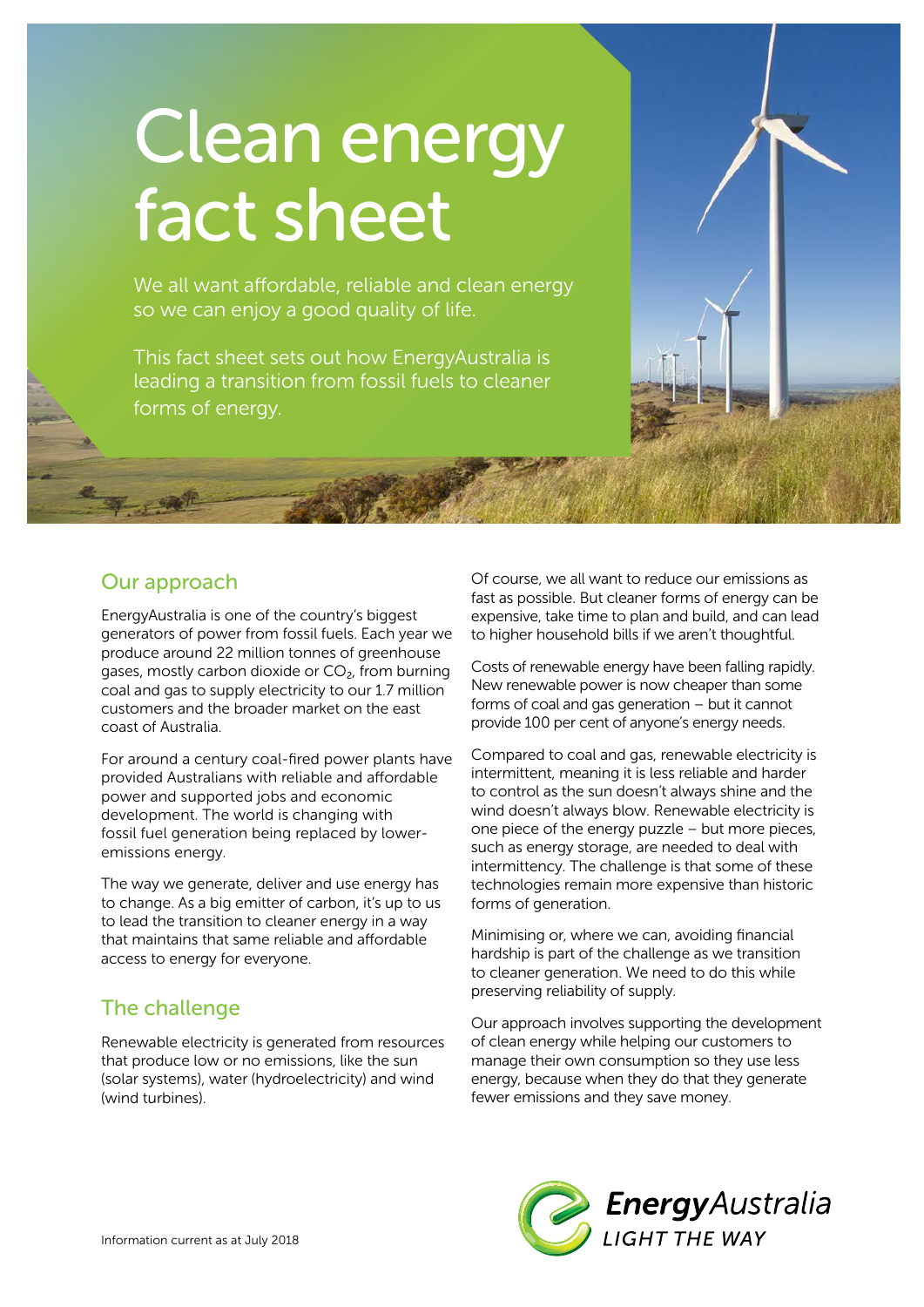#### Supporting renewable energy

Right now, EnergyAustralia has the rights to more than 500 megawatts of electricity generated by wind farms in New South Wales, Victoria and South Australia. Through these long-term agreements we underpin 12 per cent of the large-scale wind projects in the National Electricity Market.

Based on an average annual household consumption of 5MWh this is enough to meet the needs of around 300,000 homes for a year.

Recently we completed a \$1.5 billion program to underpin development of new wind and solar projects on Australia's east coast. This takes our total investment in renewable generation to more than \$3 billion and 1000MW of capacity.

Our focus is now on projects that help provide stability and integrate renewable power into the national energy system.

We are exploring new approaches, like an energy recovery project at the existing Mt Piper power station in New South Wales and a pumped hydro storage project in the Spencer Gulf of South Australia. These projects and approaches will form part of a new, modern energy system in Australia.



# Helping customers use less energy

Increasingly, our customers are taking control of their energy consumption. It's our job to help them make decisions that are right for them.

We offer our existing residential customers carbon neutral electricity free of charge – all they have to do is register via our website. When they sign up to Go Neutral, customers can offset at no cost to

them all the carbon emissions generated from the electricity they use.

While getting off the grid entirely isn't viable for most people today, battery storage technology is rapidly evolving. Together, solar panels and batteries are allowing customers to capture energy generated on their rooftops and store it for use during peak periods when prices are higher or when the sun isn't shining.

In October 2016 we announced a \$9.3 million investment in solar inverter system maker, Redback Technologies. The Redback system – combining a smart solar inverter, battery enclosure and intelligent energy management software into a seamless package – allows customers to decide how they use, save and even sell energy captured from their roof-top solar panels.

## Reducing our emissions

In 2014 oversupplied wholesale energy markets led us to close a major coal-fired power station at Wallerawang in regional New South Wales; it's still one of the largest plants to permanently close in Australia.

Initially, we tested the impact of not running Wallerawang in the market for many months, and saw no price or reliability impact. This meant, unfortunately, the plant had to close.

It was a tough decision because of the impact it had on jobs and the local community. But closing the Wallerawang power station meant we reduced the annual carbon emissions from our generation portfolio by about 5 mega-tonnes of  $CO<sub>2</sub>$  – the equivalent of planting 35 million trees per year and maintaining them over their lifetime.

And because we need reliable and affordable energy we're investing to make our existing power stations more efficient. For example, in 2015 we completed a major maintenance program at the Yallourn power station in Victoria which has allowed the plant to produce power for another 100,000 homes without having to burn more coal.

Today we provide solar panels for homes and commercial sites. We also support 155,000 electricity customers with solar photovoltaic systems.

We think it's our responsibility to keep driving the industry toward the next big innovation.

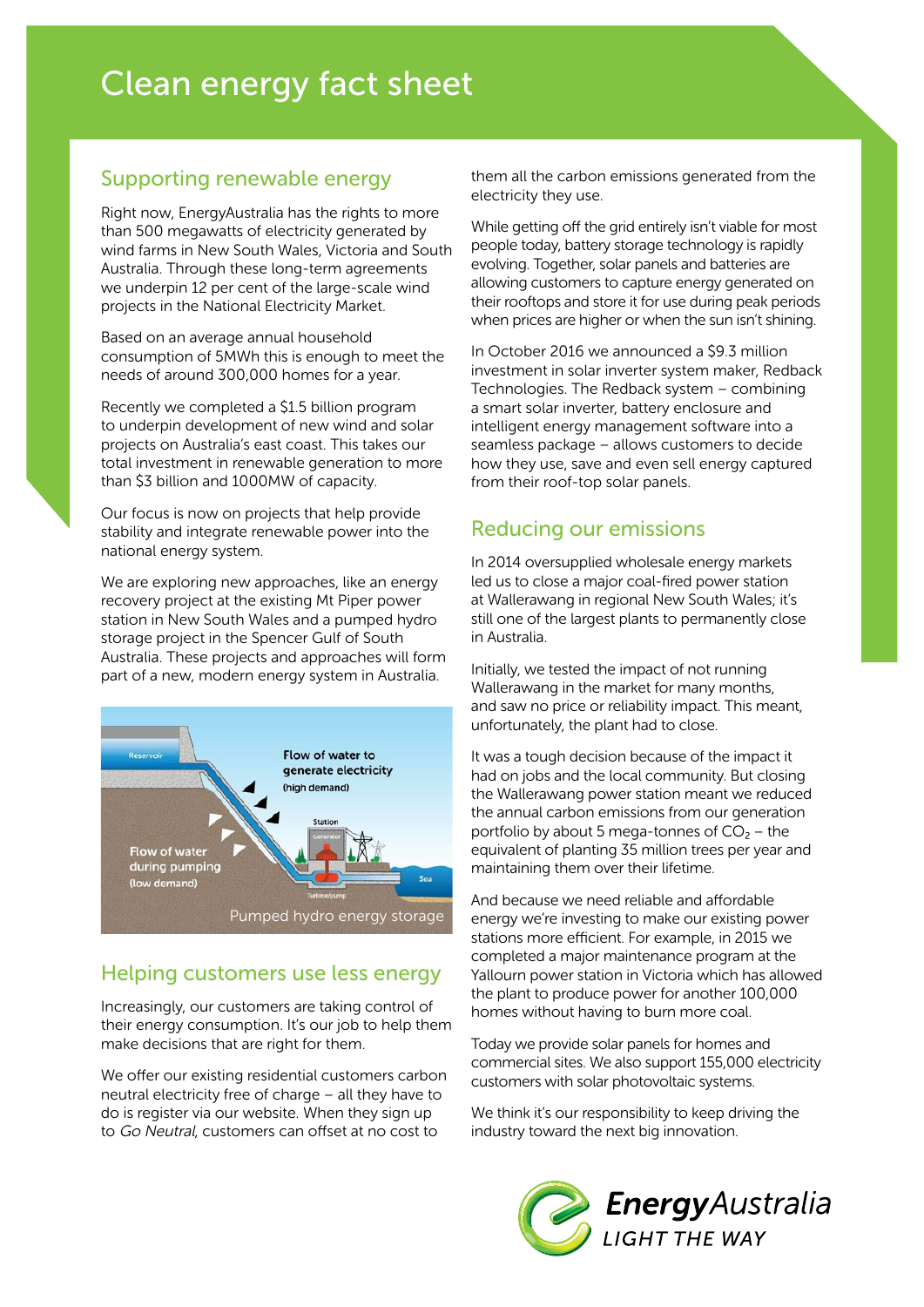# Clean energy portfolio

# Owned assets



#### CATHEDRAL ROCKS WIND FARM

The Cathedral Rocks wind farm in South Australia has 32 wind turbines with total generating capacity of 64MW. Cathedral Rocks is a joint-venture project between EnergyAustralia and Spanish renewable energy company, Acciona Energy.

# Power purchase agreements

#### MORTONS LANE WIND FARM

Located in western Victoria, about 38km east of Hamilton. It has 13 wind turbines and total generating capacity up to 20MW.

#### TARALGA WIND FARM

Located in the Southern Tablelands of NSW. The wind farm's 51 turbines has total generation capacity of 107MW of clean renewable energy.

#### BOCO ROCK WIND FARM

Located 10km south west of Nimmitabel in NSW. Its 67 turbines generate up to 113MW of renewable energy.

#### GULLEN RANGE WIND FARM

Located in the Southern Tablelands of NSW. At full output its 73 turbines can generate 166MW of electricity.

#### WATERLOO WIND FARM

Located in the Tothill Belt, SA. Operating since October 2010, it has 43 turbines mounted on 80m high towers with generation capacity of 131MW.

#### BODANGORA WIND FARM

Located near Wellington in NSW it has 33 turbines and total generating capacity of 113MW. The project is being developed by Infigen Energy.

#### COLEAMBALLY SOLAR FARM

Located 5km north of Coleambally in NSW. The solar farm has about 560,000 panels and total generating capacity of 150MW. The project is being developed by Neoen.

## ROSS RIVER SOLAR FARM

Located 20km south east of Townsville, Queensland. The solar farm has about 413,000 panels with total generating capacity of 116MW. The project is being developed by Palisade.

#### MANILDRA SOLAR FARM

Located 1km east of Manildra, NSW. The solar farm has about 466,000 panels and total generating capacity of 46MW. The project is being developed by First Solar.

#### GANNAWARRA SOLAR FARM AND BATTERY STORAGE

Located in north west Victoria, the solar farm combines 50MW capacity with a 25MW/50MWh Tesla battery storage system. The facility can power around 25,000 homes annually, including managing peak demand. EnergyAustralia holds the rights to the solar farm output and to charge and dispatch energy from the battery storage system until 2030. The battery storage project was backed by the Victorian Government and ARENA under the Victorian Energy Storage Initiative.

#### BALLARAT BATTERY STORAGE

Located at the Ausnet terminal station, the 30MW/30MWh Fluence battery storage system can power more than 20,000 homes for an hour of peak demand before being recharged. EnergyAustralia holds rights to charge and dispatch the energy until 2033. The battery storage project was backed by the Victorian Government and ARENA under the Victorian Energy Storage Initiative.